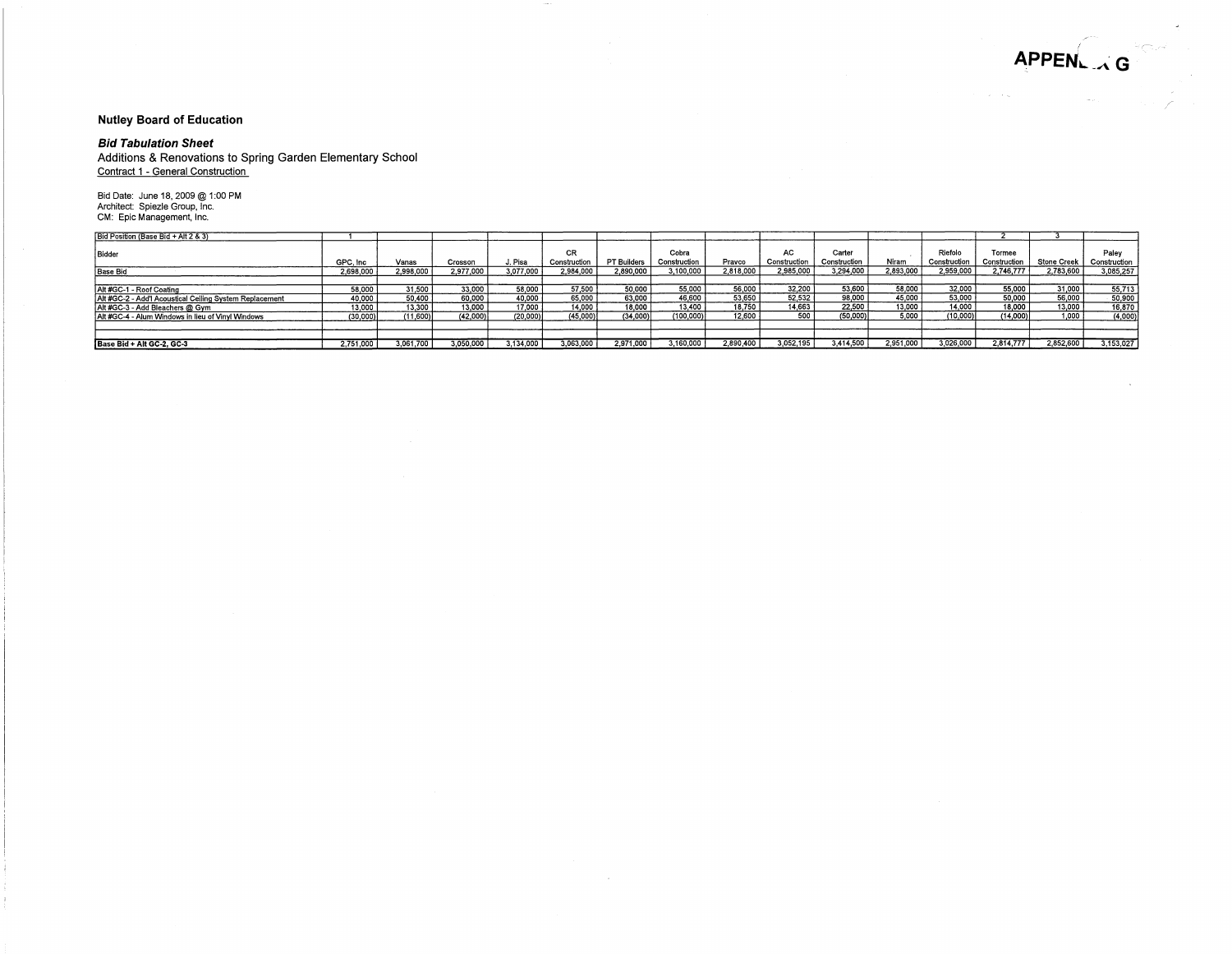# **Nutley Board of Education**

## **Bid Tabulation Sheet**

Additions & Renovations to Spring Garden Elementary School Contract 2 - Structural Steel

Bid Date: June 18, 2009 @ 1 :00 PM Architect: Spiezle Group, Inc. CM: Epic Management, Inc.

| <b>Bid Position (Base Bid)</b> |                                       |                     |                   |             |                               |                   |                         |              |
|--------------------------------|---------------------------------------|---------------------|-------------------|-------------|-------------------------------|-------------------|-------------------------|--------------|
| Bidder                         | Industrial<br>Services<br>Enterprises | <b>Cherry Steel</b> | B&B Iron<br>Works | Brayco Inc. | <b>IMastercraft</b><br>l Iron | <b>JG Schmidt</b> | Triple B<br>Fabricating | Sparta Steel |
| <b>Base Bid</b>                | 224,540                               | 210,700             | 167,000           | 181,700     | 185.340                       | 193,000           | 177,790                 | 181,000      |
|                                |                                       |                     |                   |             |                               |                   |                         |              |
|                                |                                       |                     |                   |             |                               |                   |                         |              |
|                                |                                       |                     |                   |             |                               |                   |                         |              |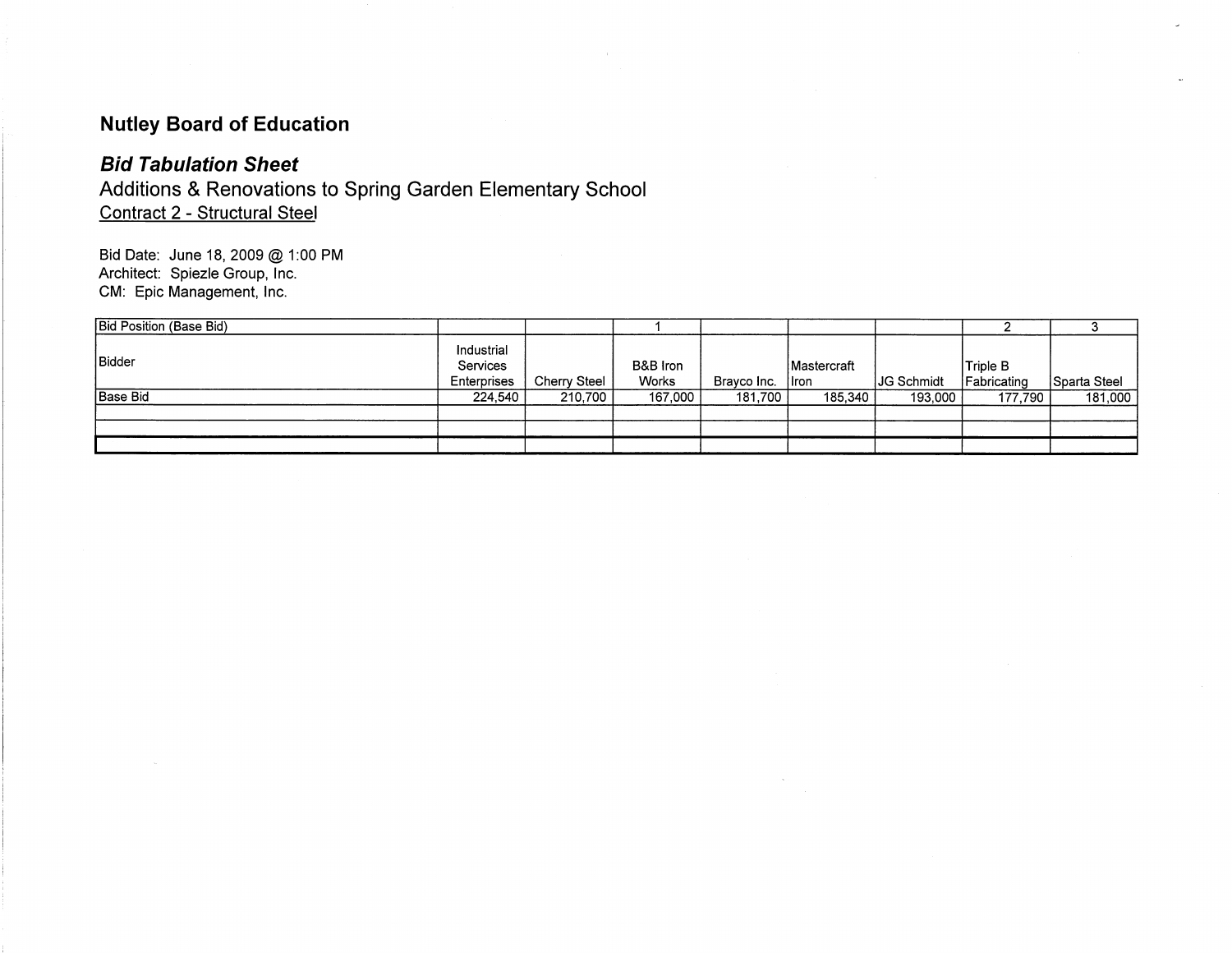### **Nutley Board of Education**

**Bid Tabulation Sheet**<br>Additions & Renovations to Spring Garden Elementary School Contract 3 - HVAC

Bid Date: June 18, 2009 @ 1:00 PM<br>Architect: Spiezle Group, Inc.<br>CM: Epic Management, Inc.

| Bid Position (Base Bid+ Alt 1)                                                                                                |           |             |                        |             |                     |              |            |                    |            |            |            |               |                          |           |                  |
|-------------------------------------------------------------------------------------------------------------------------------|-----------|-------------|------------------------|-------------|---------------------|--------------|------------|--------------------|------------|------------|------------|---------------|--------------------------|-----------|------------------|
| Bidder                                                                                                                        |           | <b>IWHL</b> | America Air<br>Systems | Amco        | l GDS<br>Mechanical | Mid-Atlantic |            | ESF                | Advanced   | l Framan   | l Aerodvne | Bender        |                          |           | <b>DuMont</b>    |
|                                                                                                                               | Pennetta  | Enterprises | Group                  | Enterprises | Inc.                | Mechanical   | Sunnyfield | Mechanical         | Mechanical | Mechanical | Redmond    | l Contracting | Direct Digital Envirocon |           | Mechanical       |
| <b>Base Bid</b>                                                                                                               | 1.834.400 | 727.000     | 1.174.640              | 1.725.251   | 1.861.000           | 1.979.352    | .673.000   | .388.000           | 1.795.500  | 1.740.000  | 1.884.000  | 1,909,800     | 000.809, l               | .923,000  | 1.824.950        |
|                                                                                                                               |           |             |                        |             |                     |              |            |                    |            |            |            |               |                          |           |                  |
| Alt #HVAC-1 - Add Cooling to RTU-1 & TRU-2                                                                                    | 49.400    | 88,400      | 55.900                 | 68,000      | 78,000              | 69.528       | 57.000     | 58,000             | 60.000     | 72.000     | 66.000     | 108.000       | 64.000                   | 78,000    | 149.950          |
| Alt #HVAC-2a - ATC System by Siemens Building Technologies in<br>lieu of Siemens TALON Controls by National Control Solutions | 58,000    | 50,000      |                        | 100,000     | 30,000              | 100.000      |            | 100,000 Ino change |            | no change  | 25.000     | 100,000       | 60.000                   |           | 20.000 no change |
| Alt #HVAC-2b - ATC System by Johnson Controls in lieu of Siemens<br>TALON Controls by National Control Solutions              | 62.000    | 50,000      |                        | (15,000)    | (15,000)            | (18,000)     | 100,000    | (50,000)           |            | Ino change | (10,000)   | (33,000)      | (46,000)                 | (20,000)  | (30,000)         |
| Base Bid + Alt HVAC-1)                                                                                                        | .883,800  | .815.400    | 1.230.540              | .793.251    | .939,000            | 2.048,880    | .730,000   | .446,000           | 1.855,500  | 1.812.000  | 1.950.000  | 2.017.800     | ,972,000                 | 2,001,000 | 1,974,900        |

 $\sim$ 

 $\sim$ 

À.

 $\mathcal{L}^{\text{eff}}$  and  $\mathcal{L}^{\text{eff}}$